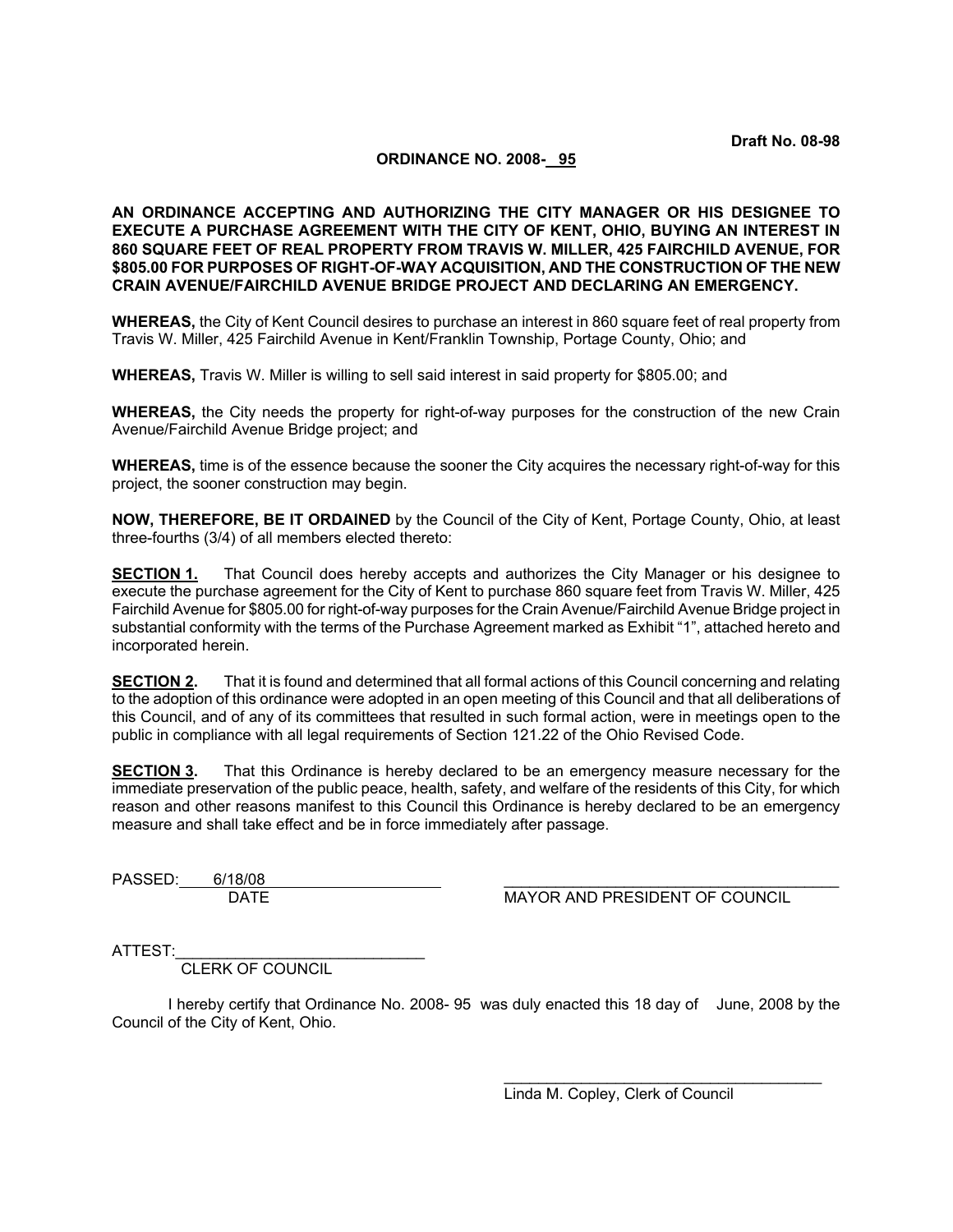# **EXHIBIT A** Page 1 of 2

### **PARCEL 11-WDV POR-CRAIN AVENUE ALL RIGHT, TITLE AND INTEREST IN FEE SIMPLE IN THE FOLLOWING DESCRIBED PROPERTY WITHOUT LIMITATION OF EXISTING ACCESS RIGHTS IN THE NAME AND FOR THE USE OF THE CITY OF KENT, PORTAGE COUNTY, OHIO**

Grantor/Owner, for himself and his heirs, executors, administrators, successors and assigns, reserves all existing rights of ingress and egress to and from any residual area (as used herein, the expression "Grantor/Owner" includes the plural, and words in the masculine include the feminine or neuter).

### **[Surveyor's description of the premises follows]**

 Situated in the City of Kent, County of Portage and State of Ohio, being part of Lot 30 of Original Franklin Township, T-3-N, R-9-W, being a parcel of land lying on the left side of the centerline of right-ofway of Fairchild Avenue (60 feet), as shown on the POR-CRAIN AVENUE plans made for the City of Kent, Ohio by ARCADIS G & M of Ohio, Inc. and as recorded in Reception Number of the records of Portage County, Ohio and being located within the following described points in the boundary thereof:

 Commencing at a 1" rebar found in a monument box at the intersection of the centerline of right-ofway of Hudson Road (60 feet) and the northerly right-of-way of Fairchild Avenue (60 feet), said rebar at Station 11+69.40, 30.00' left of the centerline of right-of-way of Fairchild Avenue;

 Thence **South 66° 33' 19" East 231.40'** along the northerly right-of-way of Fairchild Avenue to the southwesterly corner of a parcel of land now or formerly owned by Travis W. Miller recorded in instrument number 200325752, at Station 14+00.80, 30.00' left of the centerline of right-of-way of Fairchild Avenue (60 feet); also being the TRUE PLACE OF BEGINNING of the parcel herein described:

- 1. Thence **North 21° 39' 39" East 2.00'** along the westerly property line of said Miller parcel to an iron pin set at Station 14+00.74, 32.00' left of the centerline of right-of-way of Fairchild Avenue;
- 2. Thence **South 66° 33' 19" East 60.17'** through said Miller parcel to an iron pin set on the westerly right-of-way line of an unnamed alley (20 feet), said iron pin set at Station 14+60.91, 32.00' left of the centerline of right-of-way of Fairchild Avenue;
- 3. Thence **South 21° 39' 39" West 2.00'** along the easterly property line of said Miller parcel, also being the westerly right-of-way line of said unnamed alley (20 feet), to the intersection of said westerly right-of-way and the northerly right-of-way line of Fairchild Avenue at Station 14+60.97, 30.00' left of the centerline of Fairchild Avenue;
- 4. Thence **North 66° 33' 19" West 60.17'** along the northerly right-of-way line of Fairchild Avenue to the TRUE PLACE OF BEGINNING.

 The above described parcel contains 120 square feet of land, which includes 0 square feet in the present road occupied, resulting in a net take of 120 square feet of land of which is contained within Portage County Auditor's Permanent Parcel Number 170302000161 and subject to all legal highways and easements of record.

 This description was prepared by Angela M. Metz, E.I. in December 2006 under the direct supervision of Charles A. Hauber, Registered Surveyor Number 8034 and is based on a field survey performed by Finkbeiner, Pettis & Strout, Inc. (now known as ARCADIS G & M of Ohio, Inc.) in 2004 under the direction and supervision of Michael E. Durbin, Registered Surveyor Number 7528.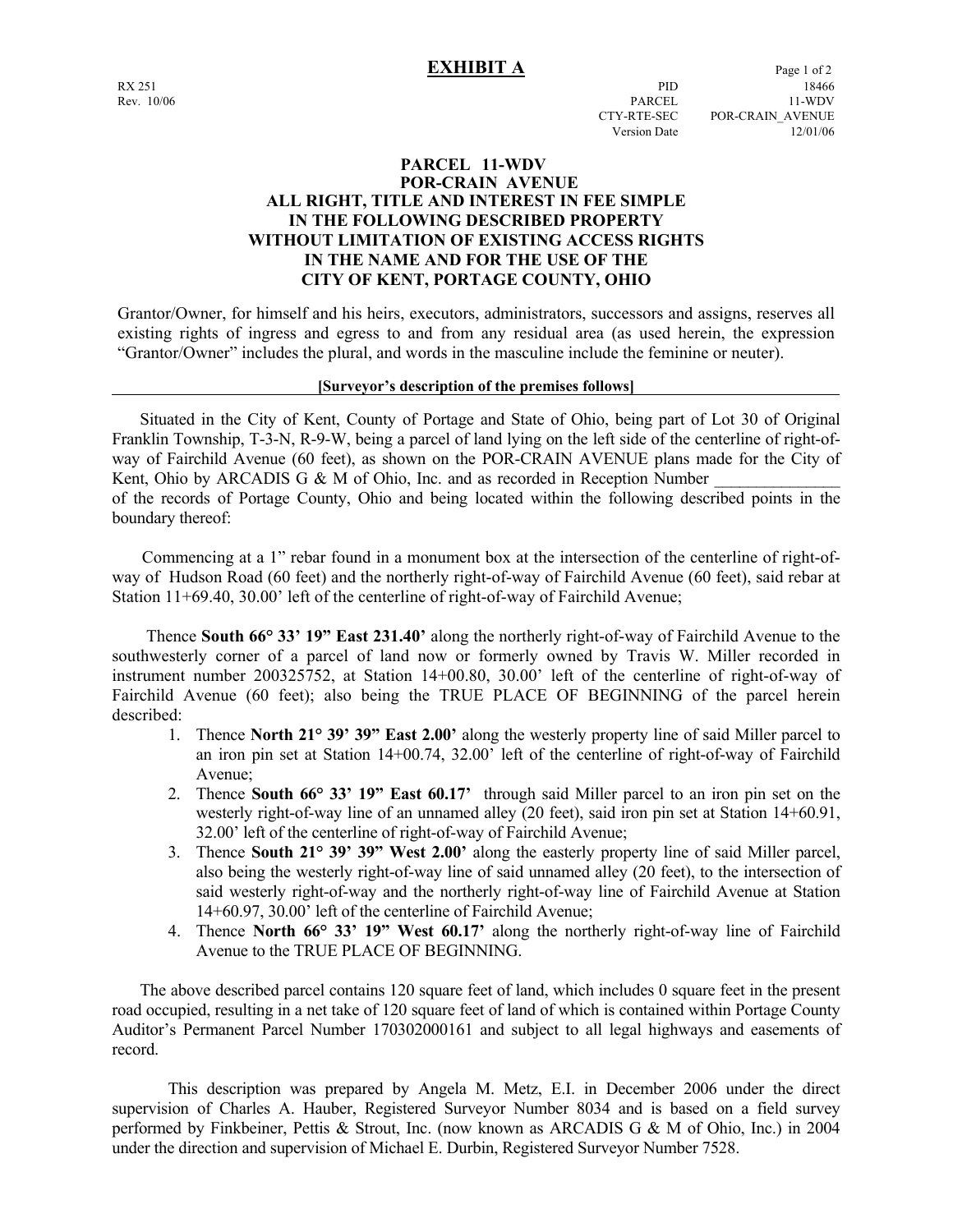Bearings in this description are based on the Ohio Coordinate System, NAD83(86), North Zone.

Grantor claims title by instrument(s) of record in 200325752 of the records of Portage County.

 The stations referred to herein are from the centerline of right-of-way of Fairchild Avenue as found on the City of Kent Right-of-Way Plan POR-CRAIN AVENUE.

 Iron pins set in the above description are 5/8 inch diameter by 30 inch long rebars with a plastic cap stamped "HAUBER 8034" or a drill hole set depending upon the nature of the material that is present at each corner after construction.

 Grantor conveys all of the property described above, except they reserve the right of ingress and egress to and from Fairchild Avenue for himself and his heirs, executors, administrators and assigns.

 Grantor, for himself and his heirs, executors, administrators and assigns, reserves the right of ingress and egress to and from any residual area.

This instrument prepared by ARCADIS G & M of Ohio, Inc. for the City of Kent, Ohio.

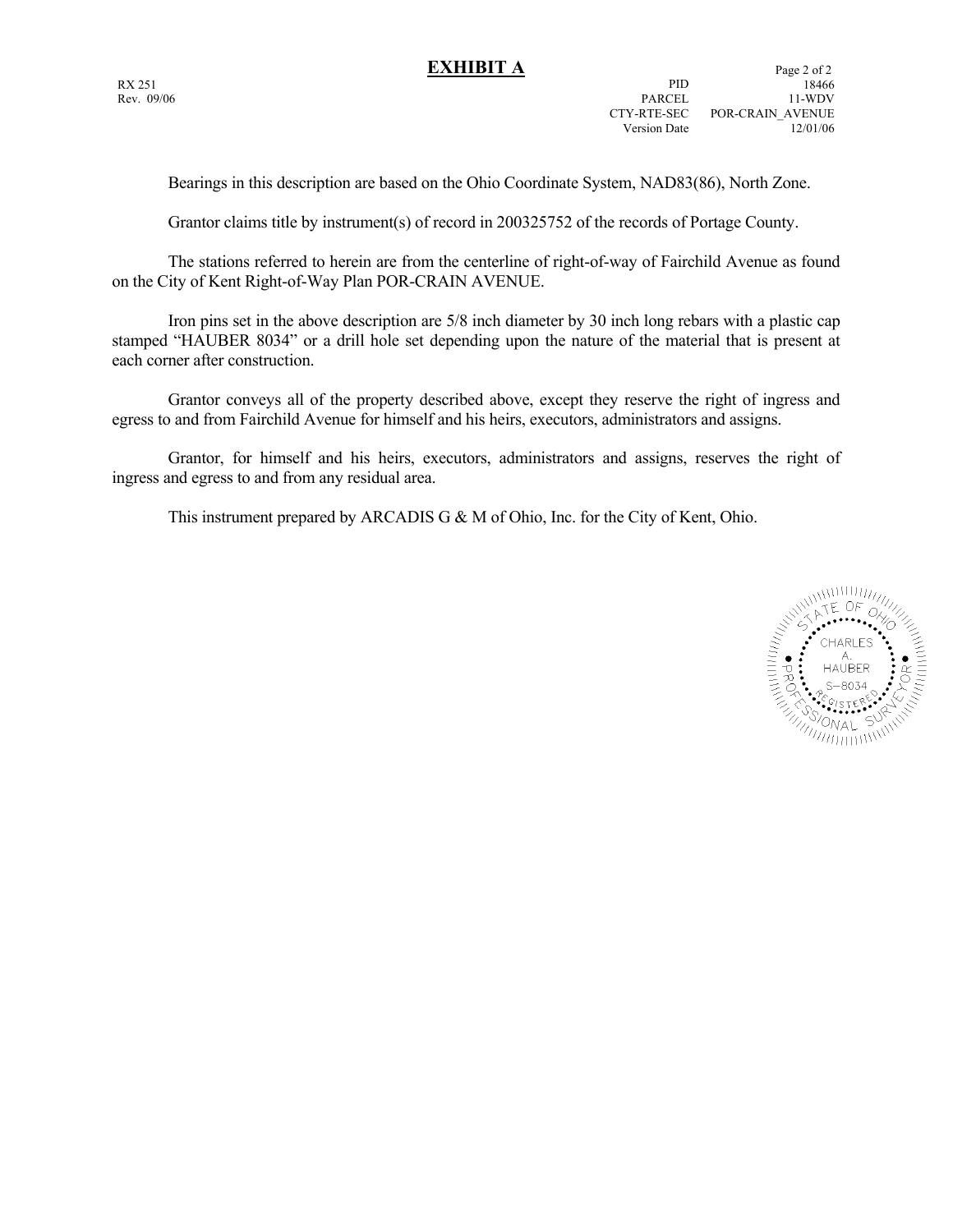### **CONTRACT FOR SALE AND PURCHASE OF REAL PROPERTY**  WITHOUT BUILDING(S)

PARCEL(S): 11 WDV, T POR-Crain Avenue

This Agreement is by and between the State of Ohio, Department of Transportation ["Purchaser"] and Travis W. Miller, Single ["Seller"; "Seller" includes all of the foregoing named persons or entities]. Purchaser and Seller are referred to collectively in this Agreement as "Parties."

In consideration of the mutual promises, agreements and covenants herein contained the Parties contract as follows:

## **1. Price and Consideration**

Purchaser shall pay to Seller the sum of \$805.00, which sum shall constitute the entire amount of compensation due Seller for: (a) the real property to be conveyed including all fixtures; (b) any and all damages to any residual lands of Seller; (c) Seller's covenants set forth herein; (d) any and all supplemental instruments reasonably necessary to transfer the title of the subject property: and (e) \*other items\*.

Seller shall be exclusively responsible for all delinquent taxes and assessments, including penalties and interest, and for all other real estate taxes and assessments that are a lien as of the date on which this Agreement closes. The taxes and assessments for the current calendar year shall be prorated on an estimated basis to the date of acquisition of title or date of possession, whichever is earlier in time. Seller shall be responsible for any and all future installments of any special assessments levied and assessed against the real property, whether or not any such special assessment has been certified to the county auditor for collection, provided that such installments of special assessments shall be a lien on the subject real property as of the date of transfer of title. Purchaser may withhold in escrow a sufficient amount of the purchase money to satisfy the foregoing items to be paid by Seller; any balance remaining after such taxes, assessments, etc., are discharged shall be paid to Seller and any deficiency shall be the responsibility of Seller.

### **2. Estate Sold and Deed to Transfer**

Seller, upon fulfillment of all the obligations and terms of this Agreement, shall sell and convey to Purchaser, its successors and assigns, the property which is more particularly described in Exhibit A attached hereto and by this reference incorporated herein, together with all improvements now located thereon and all fixtures of every nature now attached to or used with said land and improvements including, but not limited to, driveways, signs, utility fixtures, shrubbery and trees.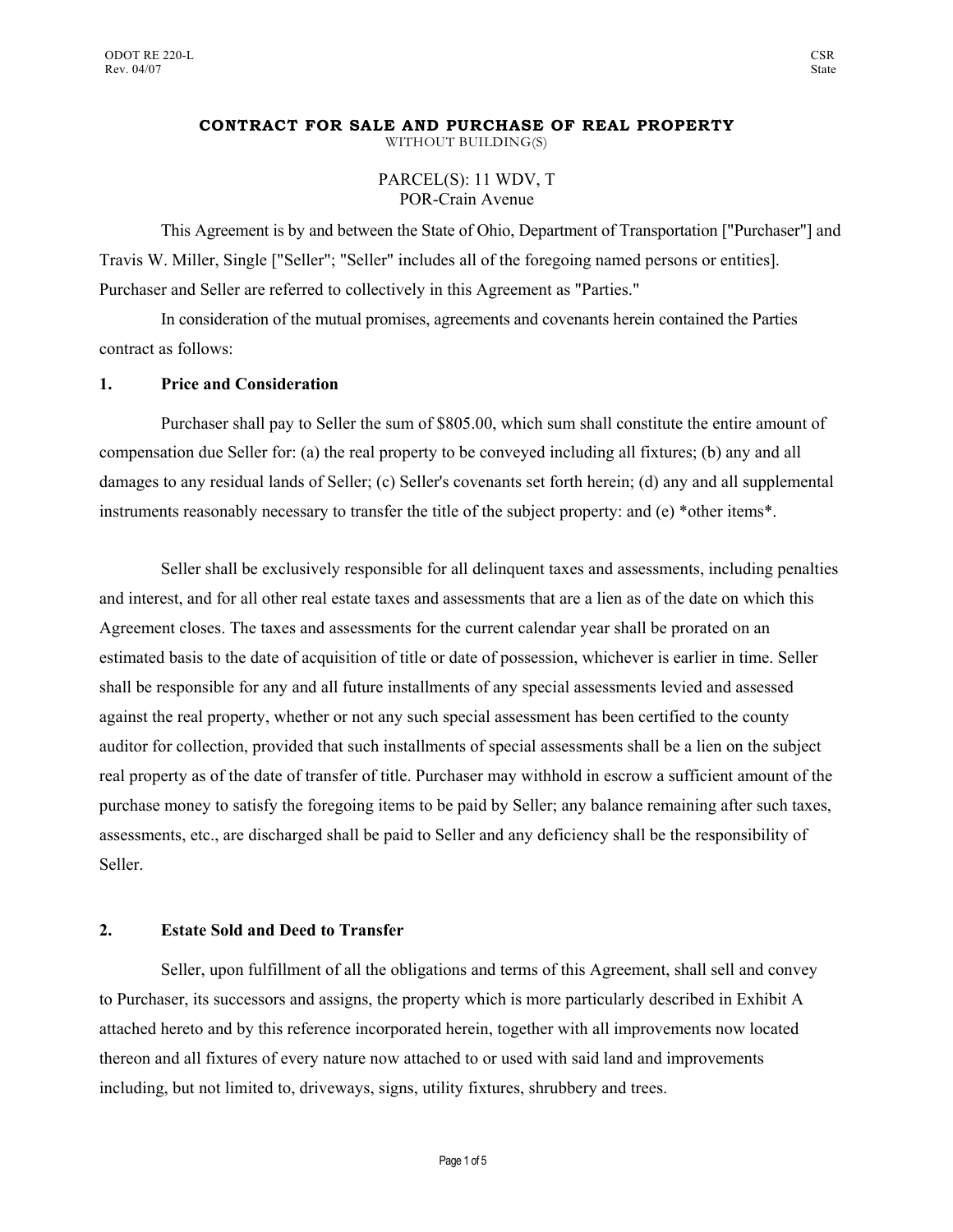If the rights, titles and estates described in Exhibit A constitute the fee simple in, to and of the real property, then such sale and conveyance by Seller shall be by a good and sufficient general warranty deed with, if applicable, full release of dower. In the event the rights, titles, and estates described in Exhibit A constitute something less than the fee simple of the real property, then such sale and conveyance by Seller shall be by a good and sufficient deed or other instrument regularly and ordinarily used to transfer such lesser rights, titles and estates with, if applicable, full release of dower.

### **3. Limited Access Parcels - Waiver of Abutters' Rights**

If the property described in Exhibit A is designated by Purchaser as a limited access parcel, then Seller further agrees to release to Purchaser, its successors and assigns, any and all abutters' rights, including access rights, appurtenant to any remaining lands of Seller (from which the property described in Exhibit A is being severed) in, over, on, from and to the property described in Exhibit A.

### **4. Supplemental Instruments**

Seller agrees to execute any and all supplemental instruments or documents necessary to vest Purchaser with the rights, titles and interests described in Exhibit A.

### **5. Warranty of Title**

Seller shall, and hereby does, warrant that the property described in Exhibit A is free and clear from all liens and encumbrances whatsoever, except: (a) easements, restrictions, conditions and covenants of record; (b) all legal highways; (c) zoning and building laws, ordinances, rules and regulations; and (d) any and all taxes and assessments not yet due and payable.

### **6. Elimination of Others' Interests**

Seller shall assist, in whatever manner reasonably possible under the circumstances, to procure and deliver to Purchaser releases and cancellations of any and all other rights, titles and interests in the property described in Exhibit A, such as, but not limited to, those belonging to tenants, lessees, mortgagees or others now in possession or otherwise occupying the subject premises, and all assessment claims against said property.

### **7. No Change in Character of Property**

Seller shall not change the existing character of the land or alter, remove, destroy or change any improvement located on the property described in Exhibit A. If, prior to the date on which possession of the subject property is surrendered to Purchaser, the subject property suffers any damage, change, alteration or destruction then, and without regard to the cause thereof, Seller shall restore the subject property to the condition it was in at the time Seller executed this Agreement; in the alternative, Seller may agree to accept the abovementioned purchase price less the costs associated with such restoration. If the Seller refuses to either restore the premises or accept the decreased consideration as aforementioned, then Purchaser, at its option after discovery or notification of such damage, change, alteration or destruction, may terminate and cancel this Agreement upon written notice to Seller.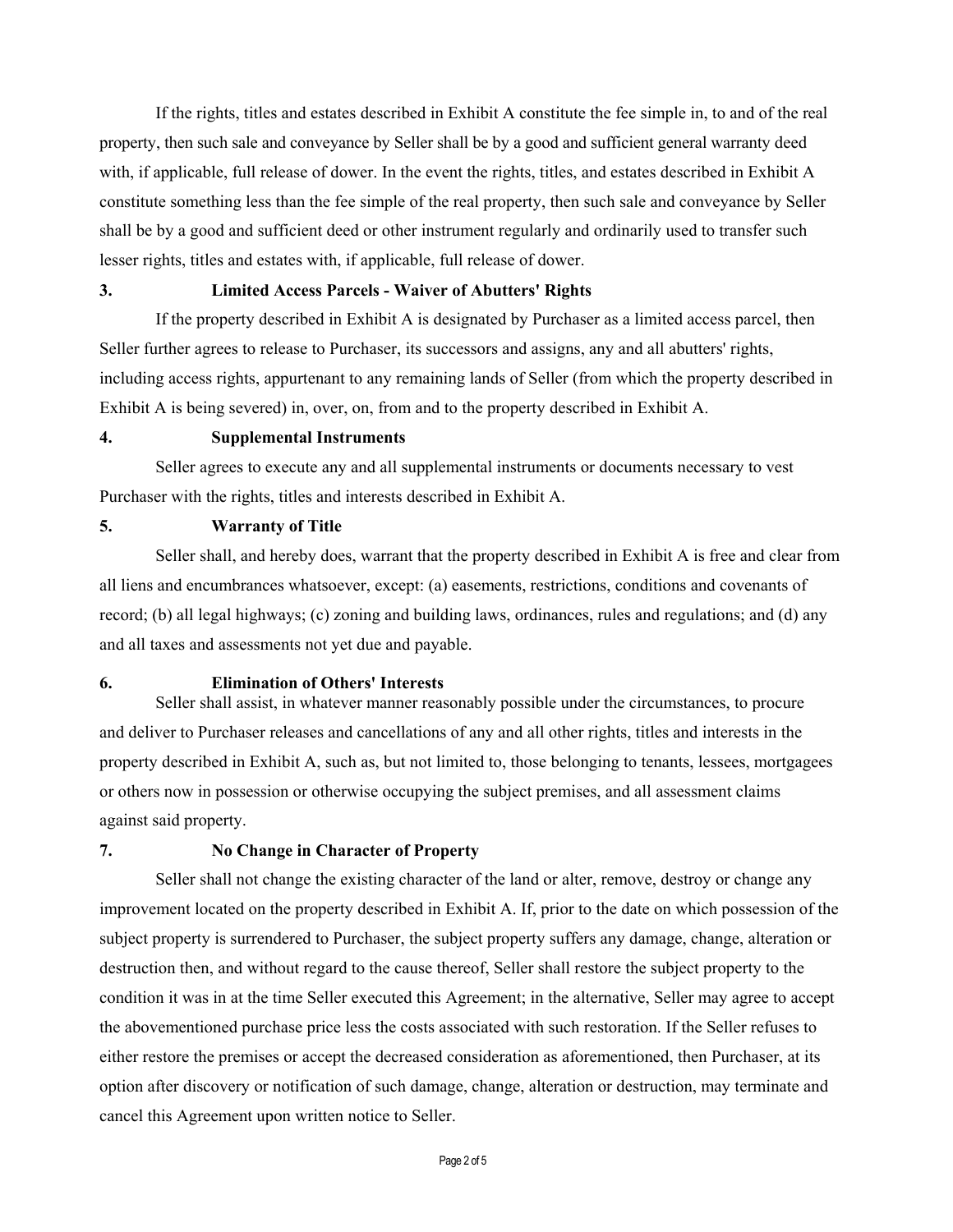# **S. Offer to Sell**

If Seller executes this Agreement prior to Purchaser, then this Agreement shall constitute and be an Offer to Sell by Seller that shall remain open for acceptance by Purchaser for a period of 20 days immediately subsequent to the date on which Seller delivers such executed Agreement to Purchaser. Upon Purchaser's acceptance and execution of this Agreement within said period of 20 days, this Agreement shall constitute and be a valid Contract For Sale And Purchase Of Real Property that is binding upon the Parties.

### **9. Designation of Escrow Agent**

Seller agrees that Purchaser may designate an escrow agent to act on behalf of the Parties in connection with the consummation and closing of this Agreement.

### **10. Closing Date**

The consummation and closing of this Agreement shall occur at such time and place as the Parties may agree, but no later than 10 days after Purchaser notifies Seller in writing that Purchaser is ready to consummate and close this Agreement. Provided, however, in no event shall such consummation and closing occur more than 120 days after the last date on which one of the Parties executes this Agreement.

### **11. Physical Possession of Land and Improvements**

Seller shall surrender physical possession of the land and improvements to Purchaser not later than the date on which Purchaser tenders the purchase price to Seller.

# **12. Control of Property Occupied by Seller's Tenant(s)**

Control of property occupied by Seller's tenant(s) shall be assumed by Purchaser on the date Purchaser tenders the purchase price to Seller. From that date forward, Purchaser shall be entitled to collect and retain as its own funds any and all rental payments thereafter made by such tenant(s). If any rents due under the lease(s) with Seller have been prepaid by Seller's tenant(s), then said prepaid rents shall be prorated to the date on which the purchase price is tendered by Purchaser, and said prepaid rents shall be paid to Seller and Purchaser in accordance with such proration.

### **13. Binding Agreement**

Any and all of the terms, conditions and provisions of this Agreement shall be binding upon and shall inure to the benefit of Seller and Purchaser and their respective heirs, executors, administrators, successors and assigns.

### **14. Multiple Originals**

This Agreement may be executed in two or more counterparts, each of which will be deemed an original, but all of which together shall constitute but one and the same instrument.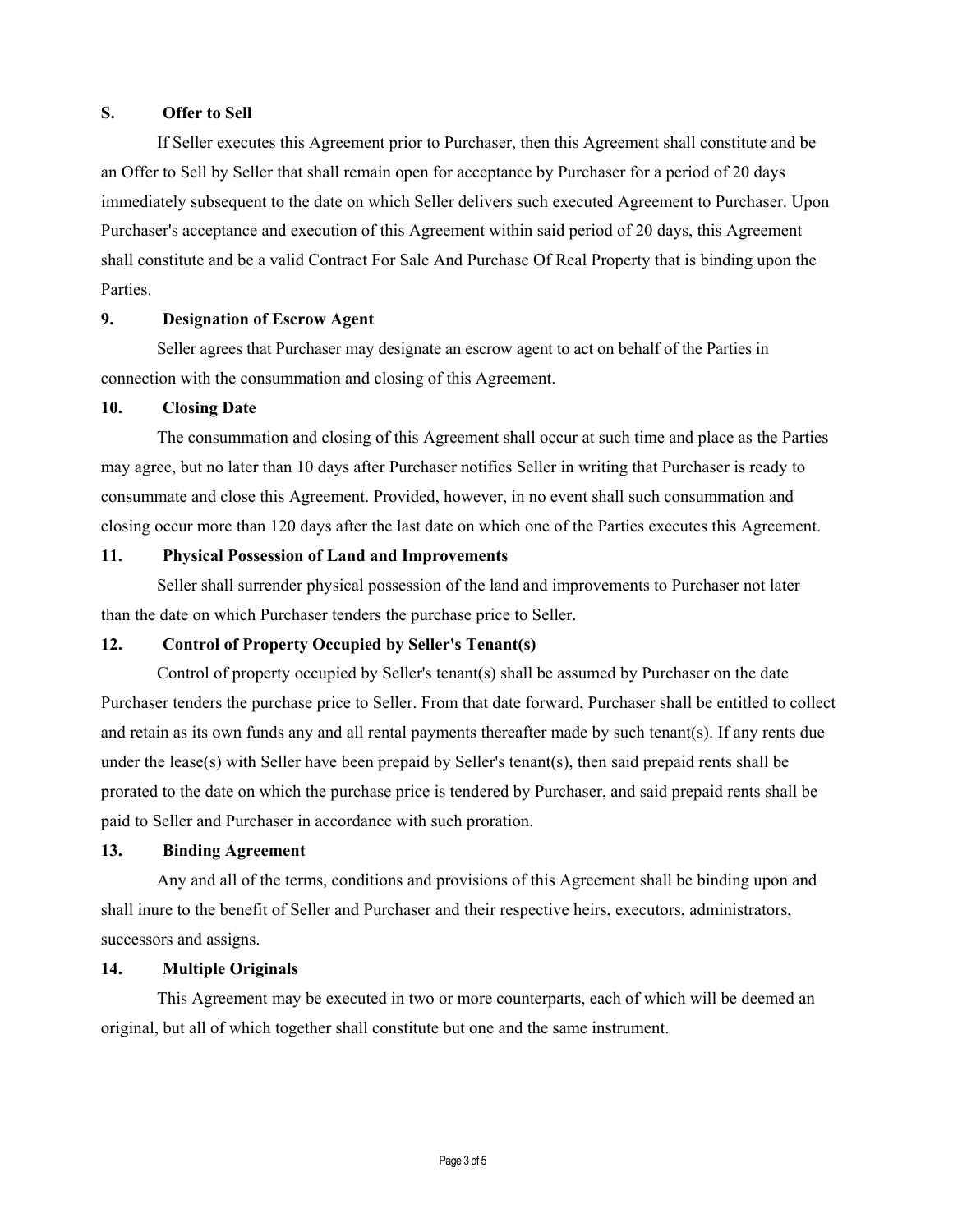# **15. Entire Agreement**

This instrument contains the entire agreement between the Parties, and it is expressly understood and agreed that no promises, provisions, terms, warranties, conditions or obligations whatsoever, either express or implied, other than herein set forth, shall be binding upon either Seller or Purchaser.

# **16. Amendments and Modifications**

No amendment or modification of this Agreement shall be valid or binding upon the Parties unless it is made in writing, cites this Agreement and is signed by Seller and Purchaser.

IN WITNESS WHEREOF, the parties hereto, namely the State of Ohio, Department of Transportation and Travis W. Miller, Single have executed this Agreement on the date(s) indicated

immediately below their respective signatures.

 $\equiv$ TRAVIS W. MILLER

Date:

Individual ACK

RE 244-C for **Contracts** Rev. 05/07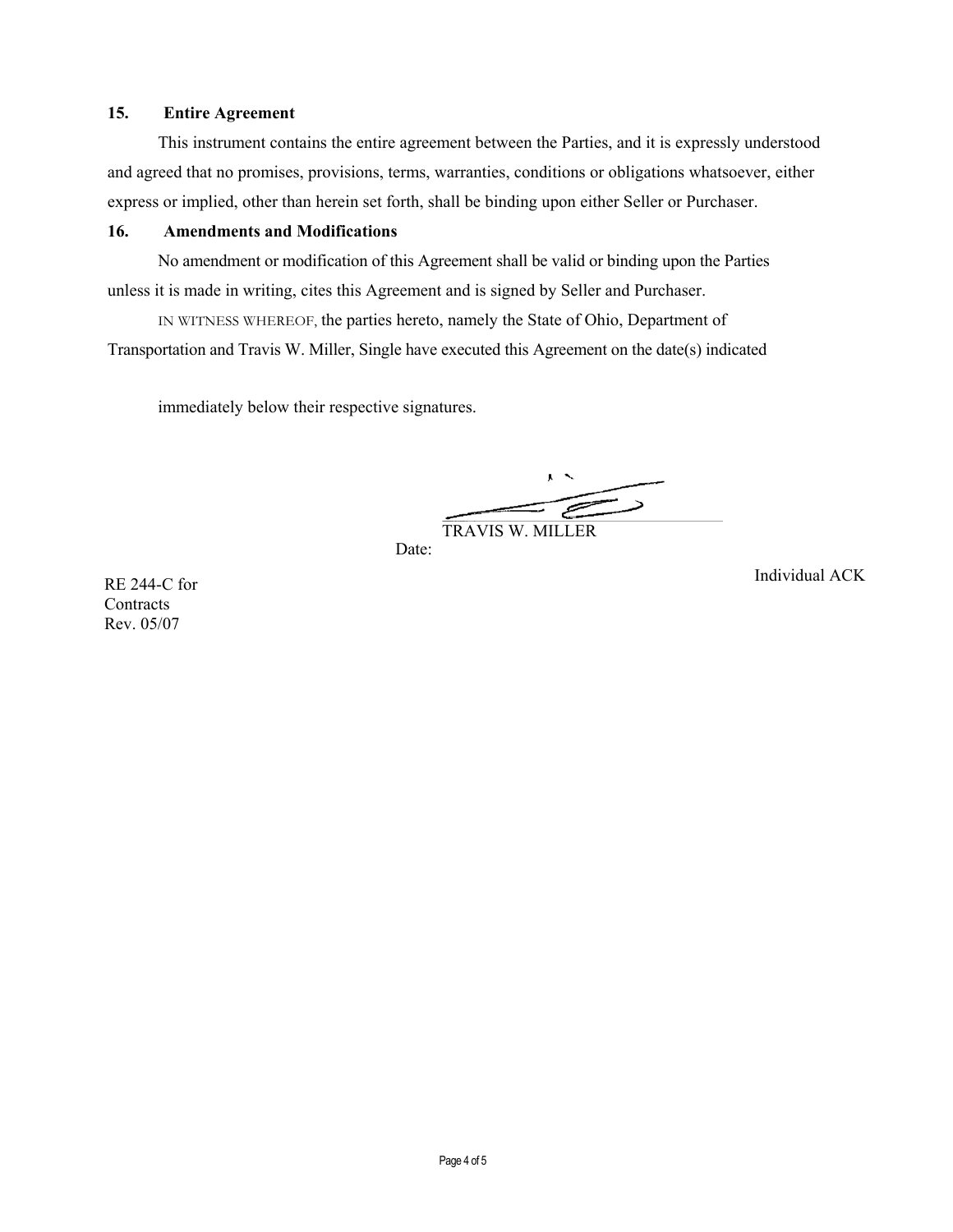State Of OHIO, County Of Portage ss:

Be It Remembered that on the 24th  $\frac{1}{2}$  day of  $\frac{1}{2008}$ before me the subscriber, a Notary Public in and for said state and county, personally came the above named TRAVIS W. MILLER, who signed or acknowledged the signing of the foregoing instrument to be his voluntary act and deed.

In Testimony whereof, I have hereunto subscribed my name and affixed my official sea] on the day and year last aforesaid.

Marien 9 Km

Notary Public My Commission expires: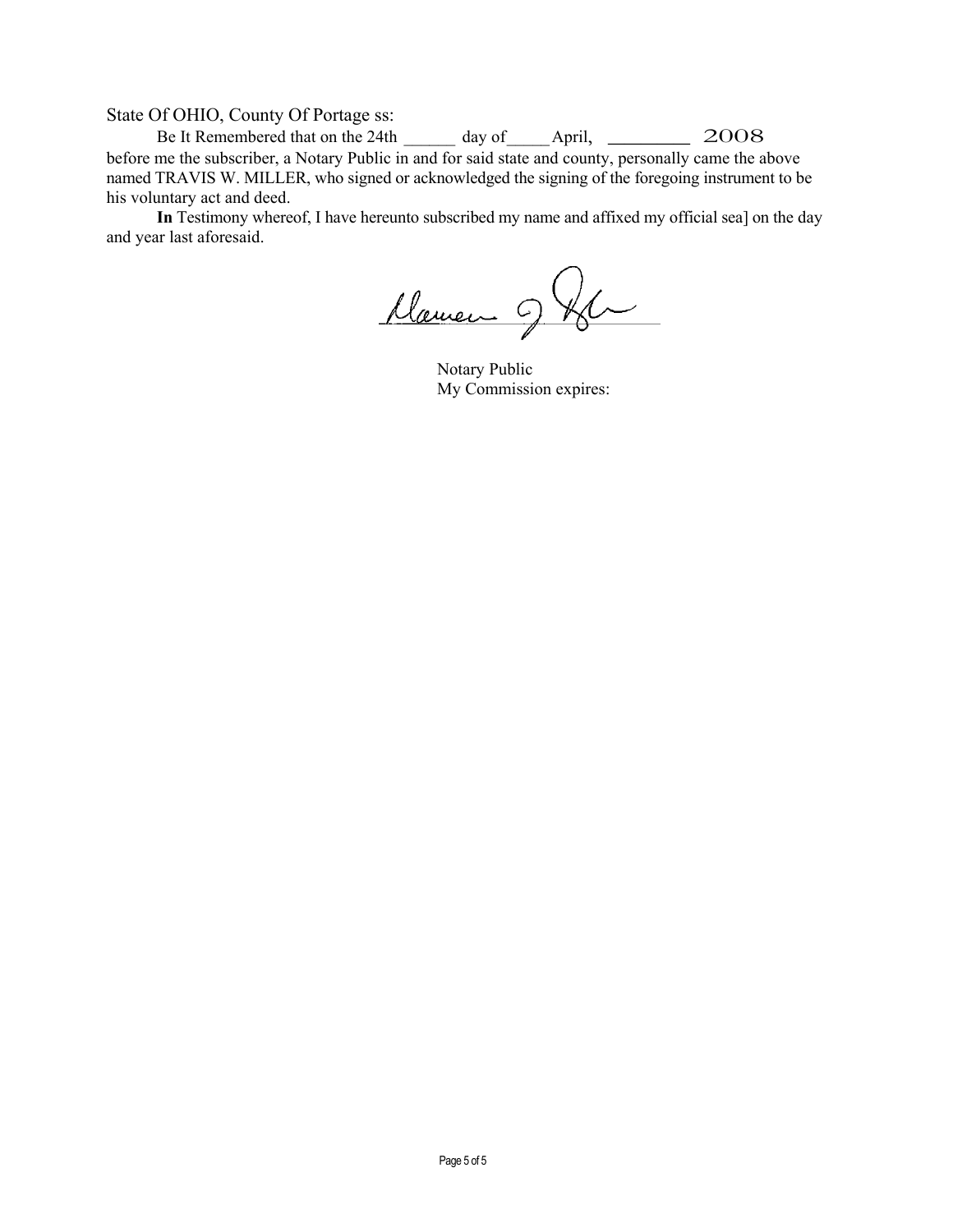# CITY OF KENT

Deputy Service Director

Date: By:

STATE OF OHIO, COUNTY OF\_\_\_\_\_\_\_\_\_\_\_\_\_\_\_\_\_\_\_\_\_\_\_\_\_\_\_\_ \_ ss:

BE IT REMEMBERED, that on the day of before me the subscriber, a Notary Public in and for said state and county, personally came the above named\_\_\_\_\_\_\_\_\_\_\_\_\_\_\_\_\_\_\_\_\_\_\_\_\_\_\_\_\_\_\_\_\_\_\_\_\_\_\_\_\_\_\_, the duly authorized representative of the City of Kent, who signed or acknowledged the signing of the foregoing instrument to be the voluntary act and deed of the City of Kent.

IN TESTIMONY WHEREOF, I have hereunto subscribed my name and affixed my official seal on the day and year last aforesaid.

> NOTARY PUBLIC My Commission expires: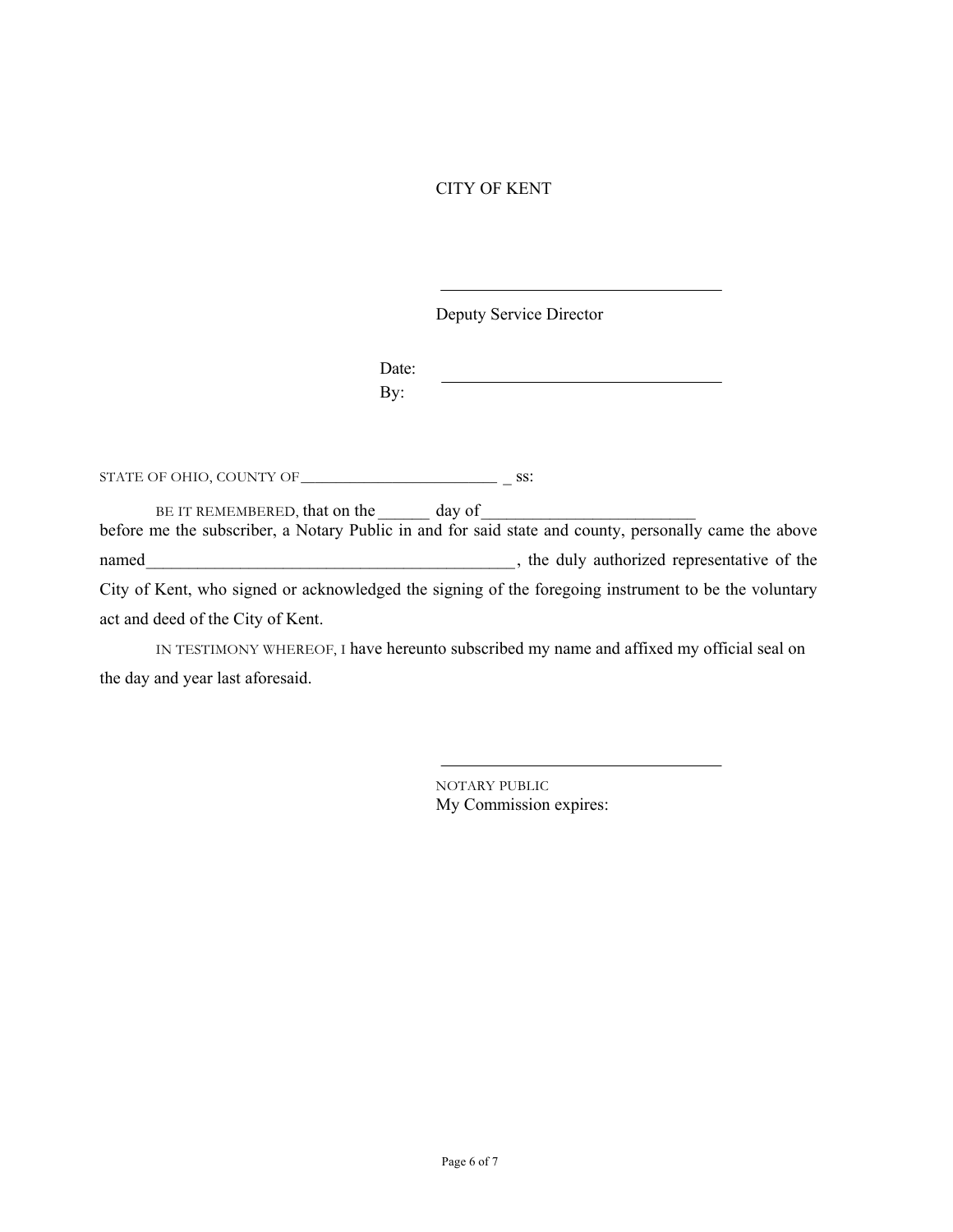### **EXHIBIT A** Page 1 of 2

Rev. 09/06 PARCEL 11-T CTY-RTE-SEC POR-CRAIN\_AVENUE Version Date 12/01/06

### **PARCEL 11-T POR-CRAIN AVENUE TEMPORARY EASEMENT FOR THE PURPOSE OF PERFORMING THE WORK NECESSARY TO RECONSTRUCT STEPS, DRIVE, WALK AND COMPLETE GRADING FOR APPROXIMATELY 24 MONTHS FROM DATE OF ENTRY BY THE STATE OF OHIO, DEPARTMENT OF TRANSPORTATION**

### **[Surveyor's description of the premises follows]**

 Situated in the City of Kent, County of Portage and State of Ohio, being part of Lot 30 of Original Franklin Township, T-3-N, R-9-W, being a parcel of land lying on the left side of the centerline of right-ofway of Fairchild Avenue (60 feet), as shown on the POR-CRAIN AVENUE plans made for the City of Kent, Ohio by ARCADIS G & M of Ohio, Inc. and as recorded in Reception Number of the records of Portage County, Ohio and being located within the following described points in the

boundary thereof:

 Commencing at a 1" rebar found in a monument box at the intersection of the centerline of right-ofway of Hudson Road (60 feet) and the northerly right-of-way of Fairchild Avenue (60 feet), said rebar at Station 11+69.40, 30.00' left of the centerline of right-of-way of Fairchild Avenue;

 Thence **South 66° 33' 19" East 231.40'** along the northerly right-of-way of Fairchild Avenue to the southwesterly corner of a parcel of land now or formerly owned by Travis W. Miller (Grantor) recorded in instrument number 200325752, at Station 14+00.80 30.00' left of the centerline of right-of-way of Fairchild Avenue (60 feet);

 Thence **North 21° 39' 39" East 2.00'** along the westerly property line of said Miller parcel to an iron pin set at Station 14+00.74 32.00' left of the centerline of right-of-way of Fairchild Avenue; also being the TRUE PLACE OF BEGINNING of the temporary easement herein described:

- 1. Thence continuing **North 21° 39' 39" East 11.41'** along the westerly property line of said Miller parcel to a point at Station 14+00.38, 43.40' left of the centerline of right-of-way of Fairchild Avenue;
- 2. Thence **South 66° 33' 19" East 40.45'** through said Miller parcel to a point at Station 14+40.83, 43.40 left of the centerline of right-of-way of Fairchild Avenue;
- 3. Thence **South 82° 23' 31" East 20.32'** through said Miller parcel to a point on the easterly property line of said Miller parcel, also being the westerly right-of-way line of an unnamed alley (20 feet), at Station 14+60.38, 48.95' left of the centerline of right-of-way of Fairchild Avenue ;
- 4. Thence **South 21° 39' 39" West 16.95'** along the easterly property line of said Miller parcel, also being the westerly right-of-way line of said unnamed alley (20 feet), to an iron pin set at Station 14+60.91, 32.00' left of the centerline of Fairchild Avenue;
- 5. Thence **North 66° 33' 19" West 60.17'** through said Miller parcel and along the proposed right-of-way of Fairchild Avenue to the TRUE PLACE OF BEGINNING.

 The above described parcel contains 740 square feet of land, which includes 0 square feet in the present road occupied, resulting in a net take of 740 square feet of land of which is contained within Portage County Auditor's Permanent Parcel Number 170302000161 and subject to all legal highways and easements of record.

 This description was prepared by Angela M. Metz, E.I. in December 2006 under the direct supervision of Charles A. Hauber, Registered Surveyor Number 8034 and is based on a field survey performed by Finkbeiner, Pettis & Strout, Inc. (now known as ARCADIS G & M of Ohio, Inc.) in 2004 under the direction and supervision of Michael E. Durbin, Registered Surveyor Number 7528.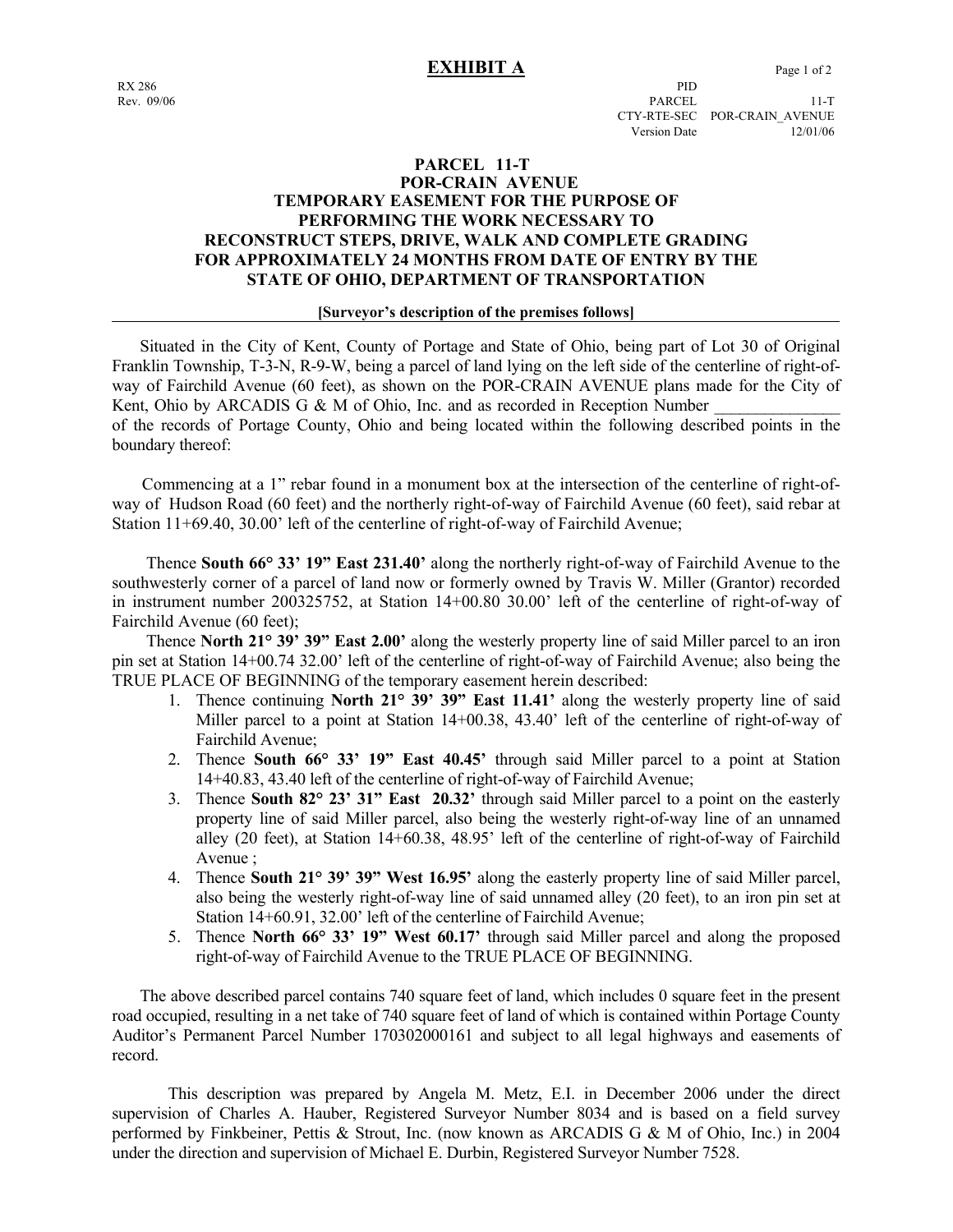**EXHIBIT A** Page 2 of 2 RX 286 PID Rev. 09/06 PARCEL 11-T CTY-RTE-SEC POR-CRAIN\_AVENUE Version Date 12/01/06

Bearings in this description are based on the Ohio Coordinate System, NAD83(86), North Zone.

 The stations referred to herein are from the centerline of right-of-way of Fairchild Avenue as found on the City of Kent Right-of-Way Plan POR-CRAIN AVENUE.

 Iron pins set in the above description are 5/8 inch diameter by 30 inch long rebars with a plastic cap stamped "HAUBER 8034" or a drill hole set depending upon the nature of the material that is present at each corner after construction.

It is understood the area of land above described contains 740 square feet, more or less.

This instrument prepared by ARCADIS G & M of Ohio, Inc. for the City of Kent, Ohio.

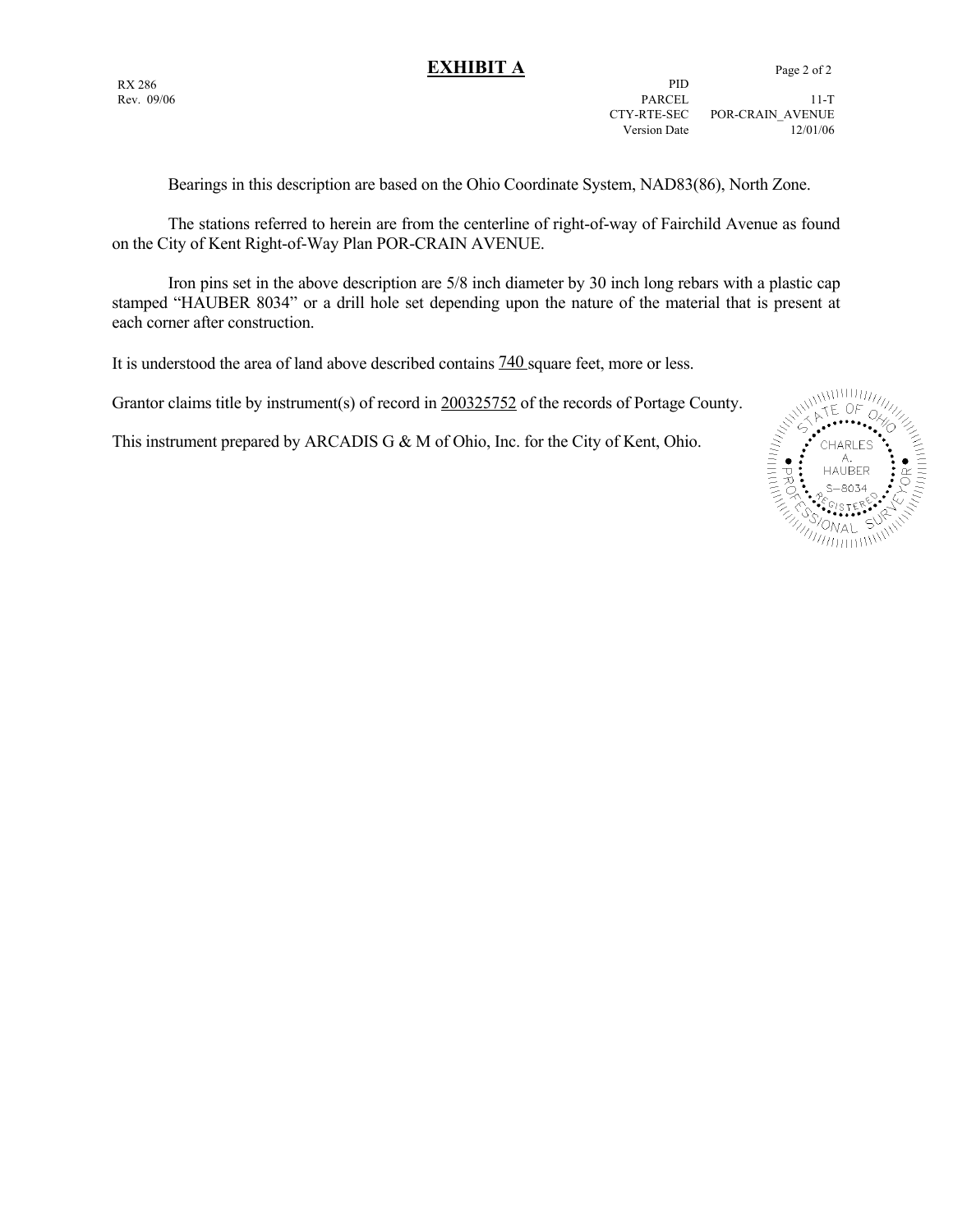## **PARCEL** Error! Reference source not found.Error! Error! Reference source not found. **TEMPORARY EASEMENT FOR THE PURPOSE OF PERFORMING THE WORK NECESSARY TO RECONSTRUCT STEPS, DRIVE, WALK AND COMPLETE GRADING FOR APPROXIMATELY 24 MONTHS FROM DATE OF ENTRY BY THE STATE OF OHIO, DEPARTMENT OF TRANSPORTATION**

### **[Surveyor's description of the premises follows]**

 Situated in the City of Kent, County of Portage and State of Ohio, being part of Lot 30 of Original Franklin Township, T-3-N, R-9-W, being a parcel of land lying on the left side of the centerline of rightof-way of Fairchild Avenue (60 feet), as shown on the POR-CRAIN AVENUE plans made for the City of Kent, Ohio by ARCADIS G & M of Ohio, Inc. and as recorded in Reception Number

 of the records of Portage County, Ohio and being located within the following described points in the boundary thereof:

 Commencing at a 1" rebar found in a monument box at the intersection of the centerline of right-of-way of Hudson Road (60 feet) and the northerly right-of-way of Fairchild Avenue (60 feet), said rebar at Station 11+69.40, 30.00' left of the centerline of right-of-way of Fairchild Avenue;

 Thence **South 66° 33' 19" East 231.40'** along the northerly right-of-way of Fairchild Avenue to the southwesterly corner of a parcel of land now or formerly owned by Travis W. Miller (Grantor) recorded in instrument number 200325752, at Station 14+00.80 30.00' left of the centerline of right-of-way of Fairchild Avenue (60 feet);

 Thence **North 21° 39' 39" East 2.00'** along the westerly property line of said Miller parcel to an iron pin set at Station 14+00.74 32.00' left of the centerline of right-of-way of Fairchild Avenue; also being the TRUE PLACE OF BEGINNING of the temporary easement herein described:

- 1. Thence continuing **North 21° 39' 39" East 11.41'** along the westerly property line of said Miller parcel to a point at Station 14+00.38, 43.40' left of the centerline of right-of-way of Fairchild Avenue;
- 2. Thence **South 66° 33' 19" East 40.45'** through said Miller parcel to a point at Station 14+40.83, 43.40 left of the centerline of right-of-way of Fairchild Avenue;
- 3. Thence **South 82° 23' 31" East 20.32'** through said Miller parcel to a point on the easterly property line of said Miller parcel, also being the westerly right-of-way line of an unnamed alley (20 feet), at Station 14+60.38, 48.95' left of the centerline of right-of-way of Fairchild Avenue ;
- 4. Thence **South 21° 39' 39" West 16.95'** along the easterly property line of said Miller parcel, also being the westerly right-of-way line of said unnamed alley (20 feet), to an iron pin set at Station 14+60.91, 32.00' left of the centerline of Fairchild Avenue;
- 5. Thence **North 66° 33' 19" West 60.17'** through said Miller parcel and along the proposed right-ofway of Fairchild Avenue to the TRUE PLACE OF BEGINNING.

 The above described parcel contains 740 square feet of land, which includes 0 square feet in the present road occupied, resulting in a net take of 740 square feet of land of which is contained within Portage County Auditor's Permanent Parcel Number 170302000161 and subject to all legal highways and easements of record.

 This description was prepared by Angela M. Metz, E.I. in December 2006 under the direct supervision of Charles A. Hauber, Registered Surveyor Number 8034 and is based on a field survey performed by Finkbeiner, Pettis & Strout, Inc. (now known as ARCADIS G & M of Ohio, Inc.) in 2004 under the direction and supervision of Michael E. Durbin, Registered Surveyor Number 7528.

Bearings in this description are based on the Ohio Coordinate System, NAD83(86), North Zone.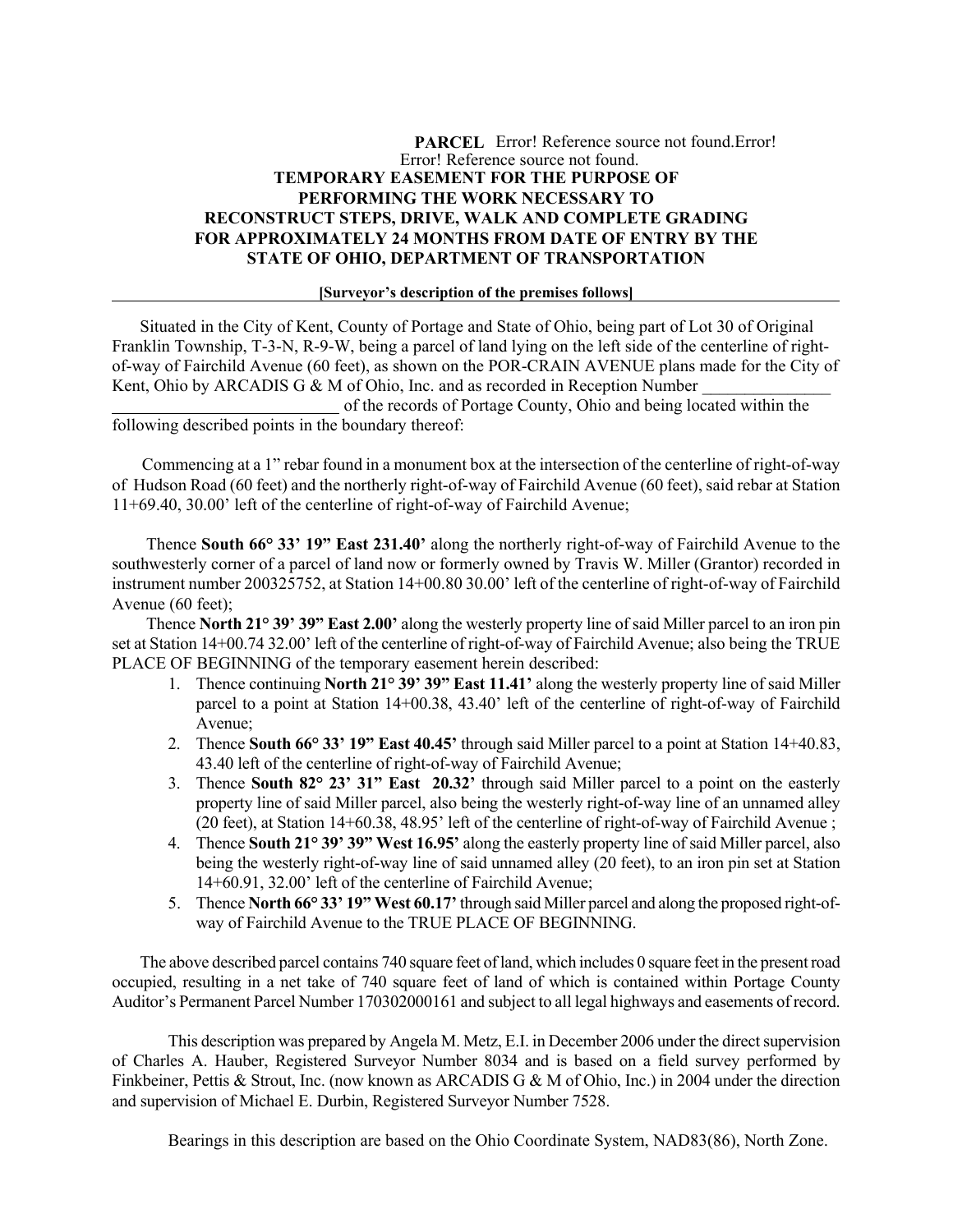The stations referred to herein are from the centerline of right-of-way of Fairchild Avenue as found on the City of Kent Right-of-Way Plan POR-CRAIN AVENUE.

 Iron pins set in the above description are 5/8 inch diameter by 30 inch long rebars with a plastic cap stamped "HAUBER 8034" or a drill hole set depending upon the nature of the material that is present at each corner after construction.

It is understood the area of land above described contains 740 square feet, more or less.

Grantor claims title by instrument(s) of record in 200325752 of the records of Portage County.

This instrument prepared by ARCADIS G & M of Ohio, Inc. for the City of Kent, Ohio.

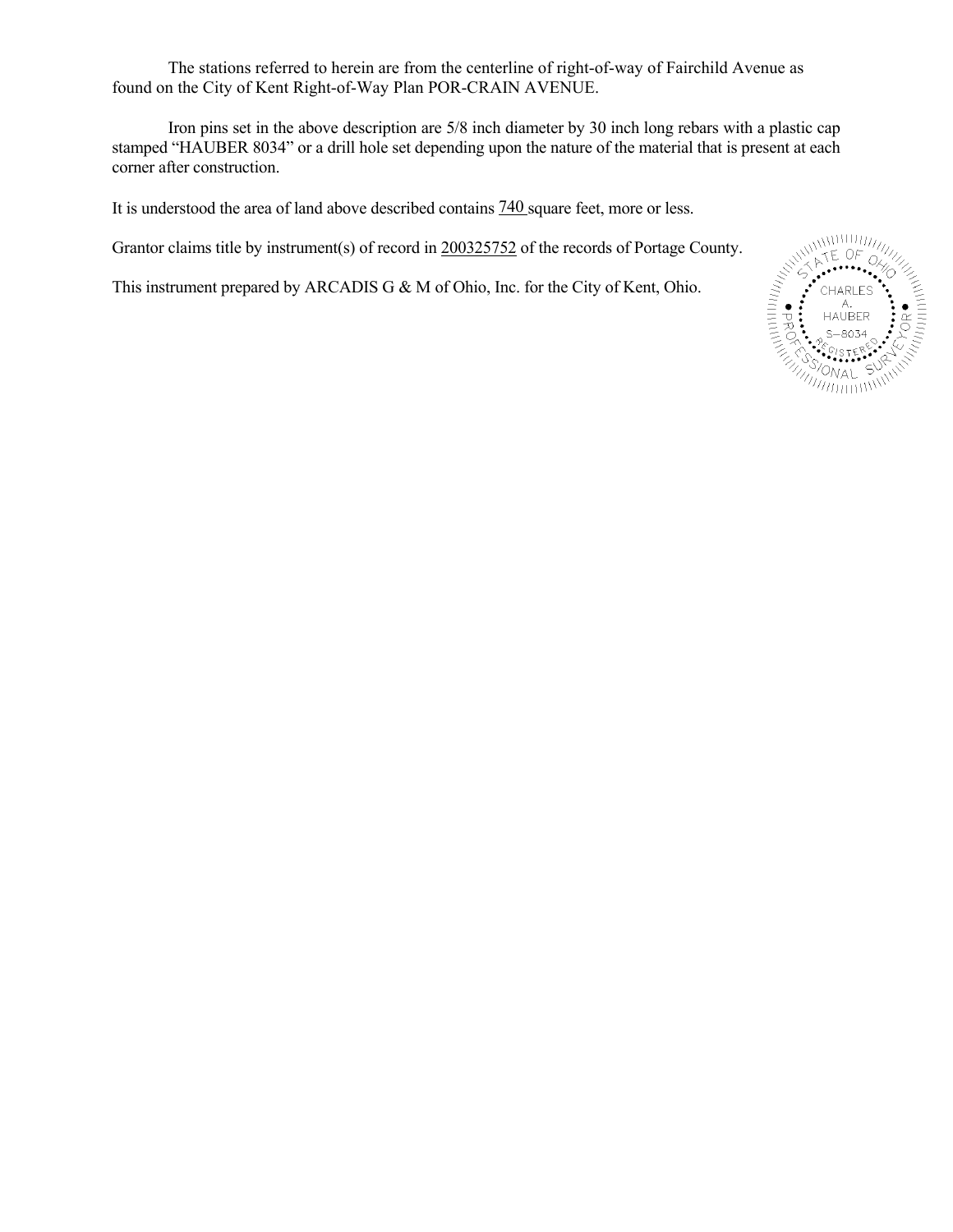# **CONTRACT FOR SALE AND PURCHASE OF REAL PROPERTY**

WITHOUT BUILDING(S)

## PARCEL(S): 11 WDV, T POR-Crain Avenue

This Agreement is by and between the State of Ohio, Department of Transportation ["Purchaser"] and Travis W. Miller, Single ["Seller"; "Seller" includes all of the foregoing named persons or entities]. Purchaser and Seller are referred to collectively in this Agreement as "Parties."

In consideration of the mutual promises, agreements and covenants herein contained the Parties contract as follows:

### **1. Price and Consideration**

Purchaser shall pay to Seller the sum of \$805.00, which sum shall constitute the entire amount of compensation due Seller for: (a) the real property to be conveyed including all fixtures; (b) any and all damages to any residual lands of Seller; (c) Seller's covenants set forth herein; (d) any and all supplemental instruments reasonably necessary to transfer the title of the subject property: and (e) \*other items\*.

Seller shall be exclusively responsible for all delinquent taxes and assessments, including penalties and interest, and for all other real estate taxes and assessments that are a lien as of the date on which this Agreement closes. The taxes and assessments for the current calendar year shall be prorated on an estimated basis to the date of acquisition of title or date of possession, whichever is earlier in time. Seller shall be responsible for any and all future installments of any special assessments levied and assessed against the real property, whether or not any such special assessment has been certified to the county auditor for collection, provided that such installments of special assessments shall be a lien on the subject real property as of the date of transfer of title. Purchaser may withhold in escrow a sufficient amount of the purchase money to satisfy the foregoing items to be paid by Seller; any balance remaining after such taxes, assessments, etc., are discharged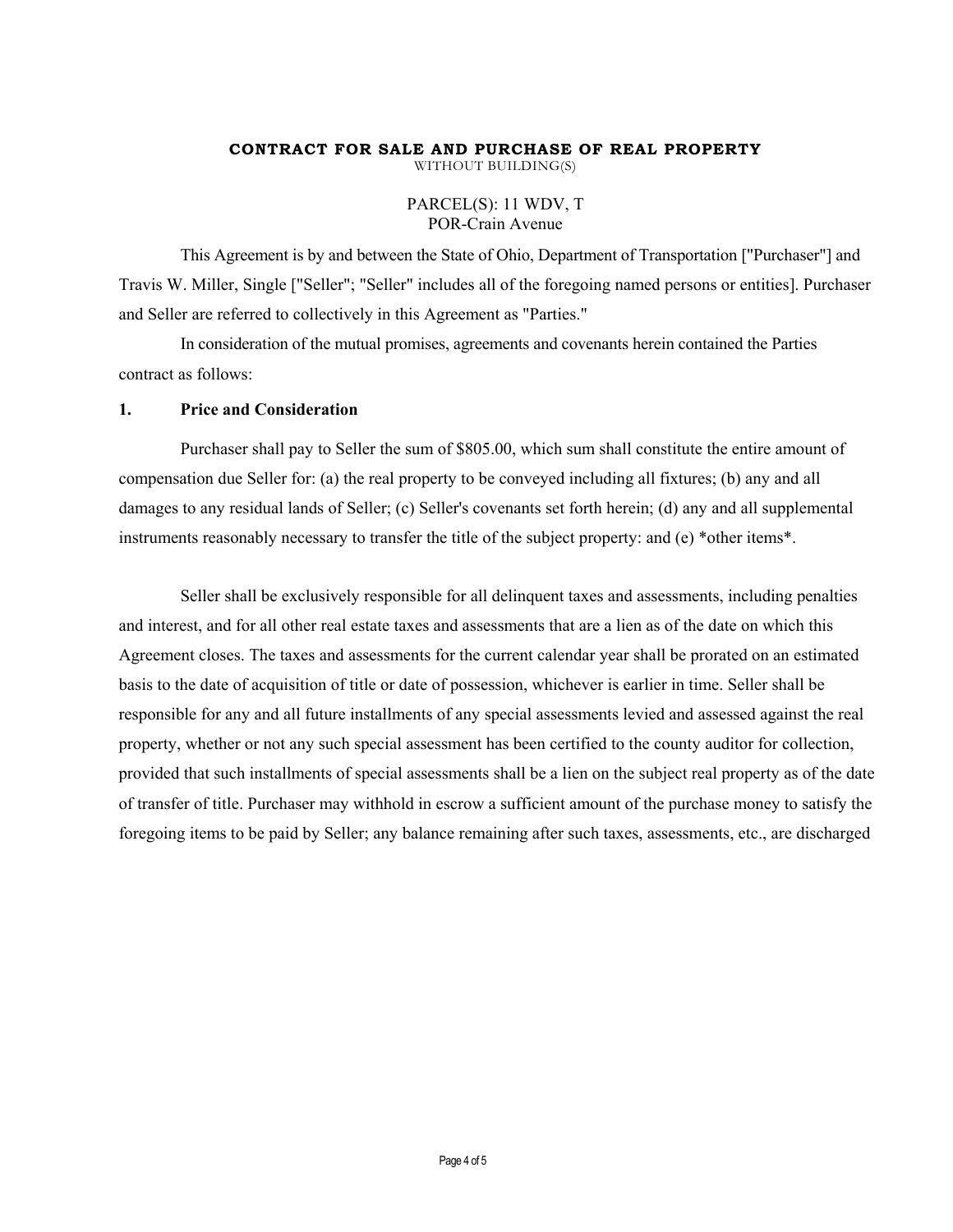shall be paid to Seller and any deficiency shall be the responsibility of Seller.

# **2. Estate Sold and Deed to Transfer**

Seller, upon fulfillment of all the obligations and terms of this Agreement, shall sell and convey to Purchaser, its successors and assigns, the property which is more particularly described in Exhibit A attached hereto and by this reference incorporated herein, together with all improvements now located thereon and all fixtures of every nature now attached to or used with said land and improvements including, but not limited to, driveways, signs, utility fixtures, shrubbery and trees.

If the rights, titles and estates described in Exhibit A constitute the fee simple in, to and of the real property, then such sale and conveyance by Seller shall be by a good and sufficient general warranty deed with, if applicable, full release of dower. In the event the rights, titles, and estates described in Exhibit A constitute something less than the fee simple of the real property, then such sale and conveyance by Seller shall be by a good and sufficient deed or other instrument regularly and ordinarily used to transfer such lesser rights, titles and estates with, if applicable, full release of dower.

### **3. Limited Access Parcels - Waiver of Abutters' Rights**

If the property described in Exhibit A is designated by Purchaser as a limited access parcel, then Seller further agrees to release to Purchaser, its successors and assigns, any and all abutters' rights, including access rights, appurtenant to any remaining lands of Seller (from which the property described in Exhibit A is being severed) in, over, on, from and to the property described in Exhibit A.

## **4. Supplemental Instruments**

Seller agrees to execute any and all supplemental instruments or documents necessary to vest Purchaser with the rights, titles and interests described in Exhibit A.

### **5. Warranty of Title**

Seller shall, and hereby does, warrant that the property described in Exhibit A is free and clear from all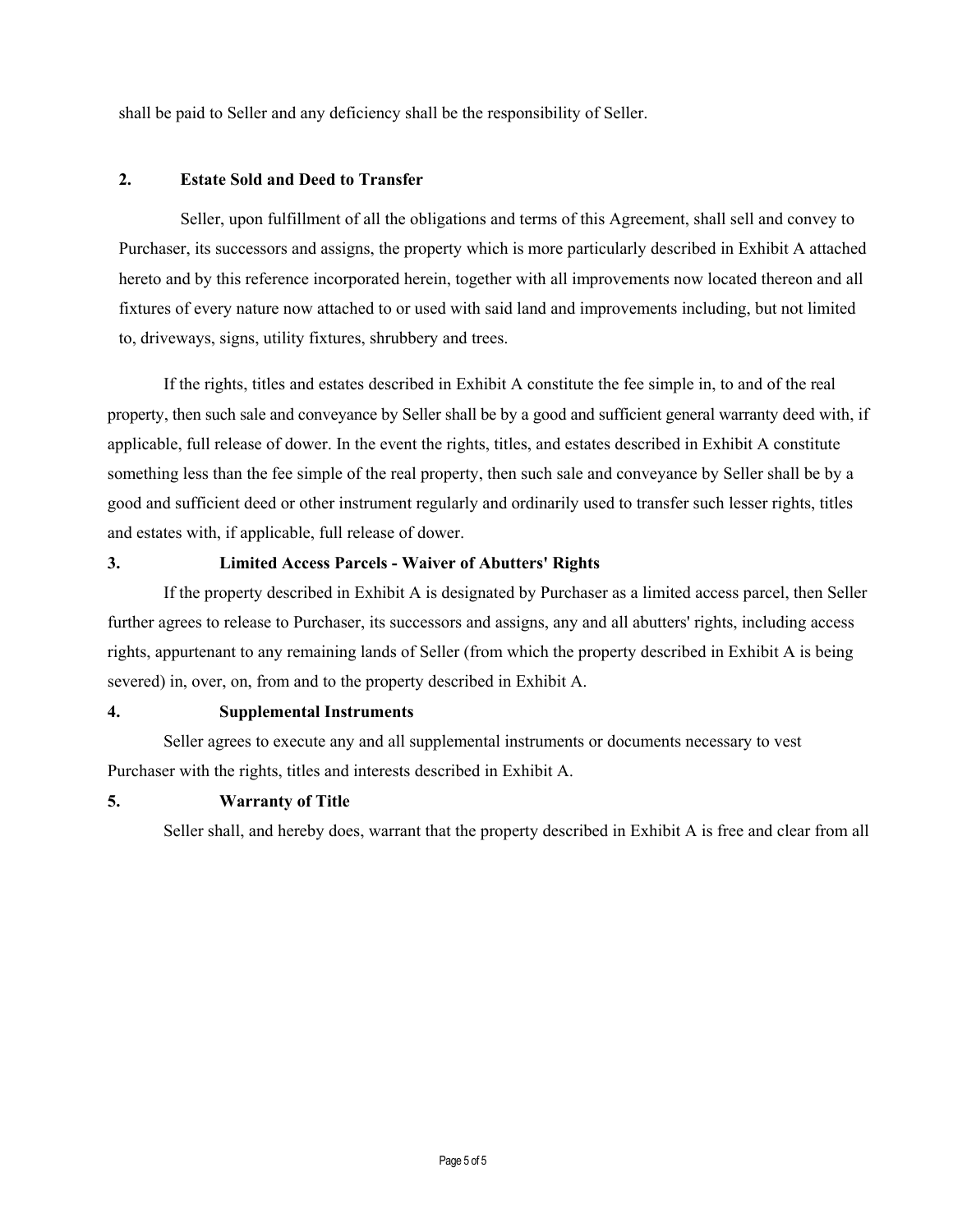liens and encumbrances whatsoever, except: (a) easements, restrictions, conditions and covenants of record; (b) all legal highways; (c) zoning and building laws, ordinances, rules and regulations; and (d) any and all taxes and assessments not yet due and payable.

### **6. Elimination of Others' Interests**

Seller shall assist, in whatever manner reasonably possible under the circumstances, to procure and deliver to Purchaser releases and cancellations of any and all other rights, titles and interests in the property described in Exhibit A, such as, but not limited to, those belonging to tenants, lessees, mortgagees or others now in possession or otherwise occupying the subject premises, and all assessment claims against said property.

# **7. No Change in Character of Property**

Seller shall not change the existing character of the land or alter, remove, destroy or change any improvement located on the property described in Exhibit A. If, prior to the date on which possession of the subject property is surrendered to Purchaser, the subject property suffers any damage, change, alteration or destruction then, and without regard to the cause thereof, Seller shall restore the subject property to the condition it was in at the time Seller executed this Agreement; in the alternative, Seller may agree to accept the abovementioned purchase price less the costs associated with such restoration. If the Seller refuses to either restore the premises or accept the decreased consideration as aforementioned, then Purchaser, at its option after discovery or notification of such damage, change, alteration or destruction, may terminate and cancel this Agreement upon written notice to Seller.

### **8. Offer to Sell**

If Seller executes this Agreement prior to Purchaser, then this Agreement shall constitute and be an Offer to Sell by Seller that shall remain open for acceptance by Purchaser for a period of 20 days immediately subsequent to the date on which Seller delivers such executed Agreement to Purchaser. Upon Purchaser's acceptance and execution of this Agreement within said period of 20 days, this Agreement shall constitute and be a valid Contract For Sale And Purchase Of Real Property that is binding upon the Parties.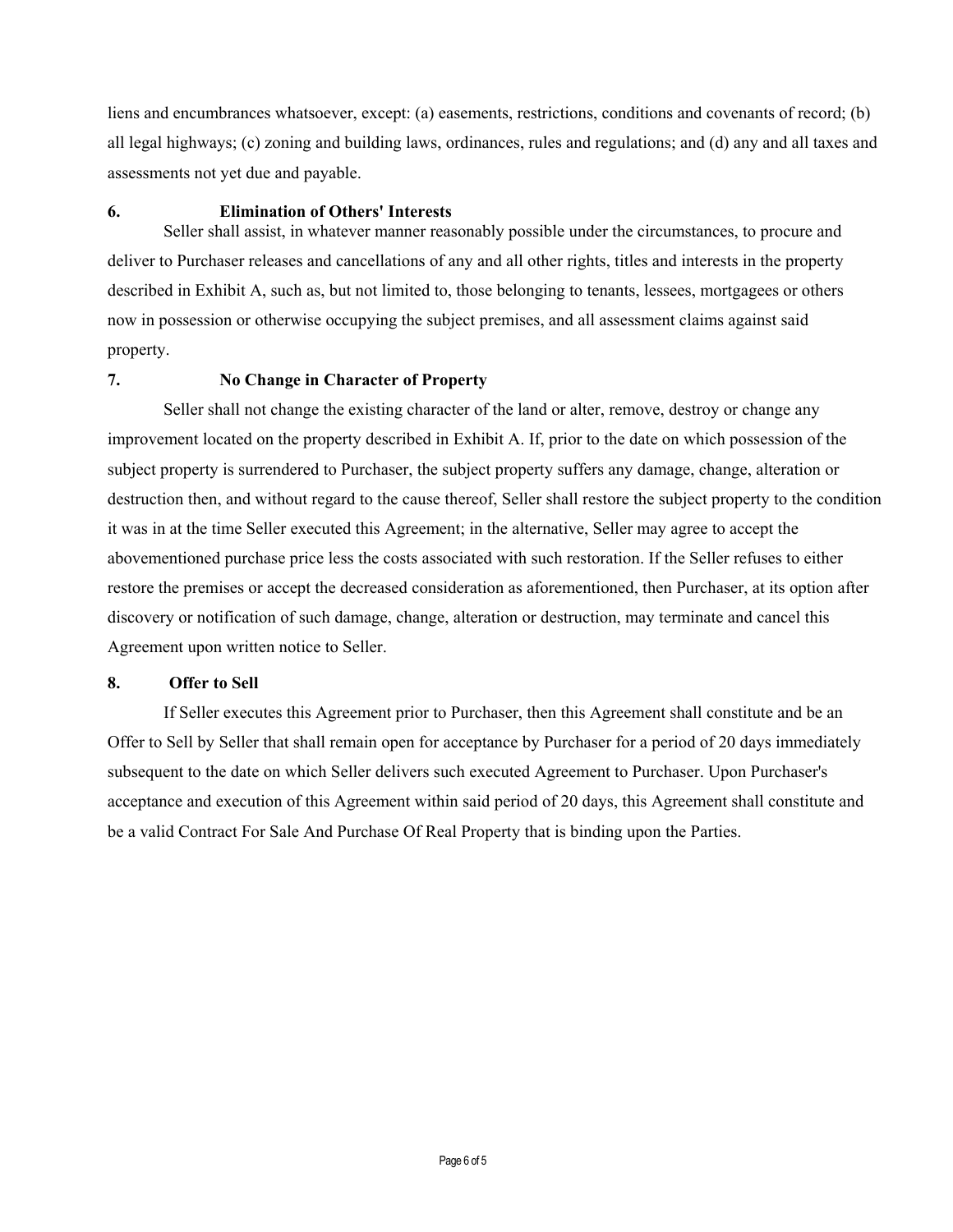### **9. Designation of Escrow Agent**

Seller agrees that Purchaser may designate an escrow agent to act on behalf of the Parties in connection with the consummation and closing of this Agreement.

### **10. Closing Date**

The consummation and closing of this Agreement shall occur at such time and place as the Parties may agree, but no later than 10 days after Purchaser notifies Seller in writing that Purchaser is ready to consummate and close this Agreement. Provided, however, in no event shall such consummation and closing occur more than 120 days after the last date on which one of the Parties executes this Agreement.

### **11. Physical Possession of Land and Improvements**

Seller shall surrender physical possession of the land and improvements to Purchaser not later than the date on which Purchaser tenders the purchase price to Seller.

## **12. Control of Property Occupied by Seller's Tenant(s)**

Control of property occupied by Seller's tenant(s) shall be assumed by Purchaser on the date Purchaser tenders the purchase price to Seller. From that date forward, Purchaser shall be entitled to collect and retain as its own funds any and all rental payments thereafter made by such tenant(s). If any rents due under the lease(s) with Seller have been prepaid by Seller's tenant(s), then said prepaid rents shall be prorated to the date on which the purchase price is tendered by Purchaser, and said prepaid rents shall be paid to Seller and Purchaser in accordance with such proration.

# **13. Binding Agreement**

Any and all of the terms, conditions and provisions of this Agreement shall be binding upon and shall inure to the benefit of Seller and Purchaser and their respective heirs, executors, administrators, successors and assigns.

## **14. Multiple Originals**

This Agreement may be executed in two or more counterparts, each of which will be deemed an original, but all of which together shall constitute but one and the same instrument.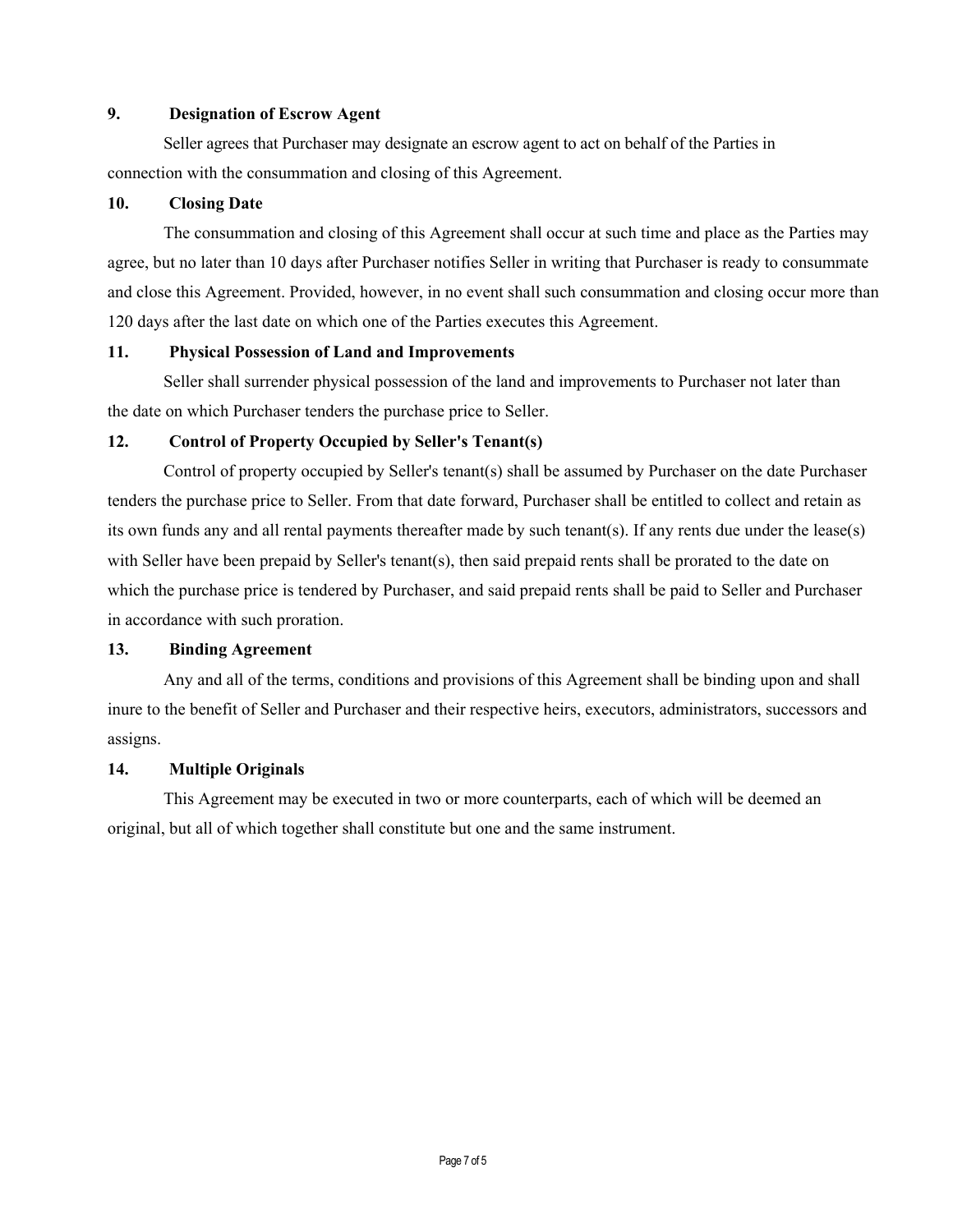### **Entire Agreement**

This instrument contains the entire agreement between the Parties, and it is expressly understood and agreed that no promises, provisions, terms, warranties, conditions or obligations whatsoever, either express or implied, other than herein set forth, shall be binding upon either Seller or Purchaser.

### **15. Amendments and Modifications**

No amendment or modification of this Agreement shall be valid or binding upon the Parties unless it is made in writing, cites this Agreement and is signed by Seller and Purchaser.

Date:

IN WITNESS WHEREOF, the parties hereto, namely the State of Ohio, Department of

Transportation and Travis W. Miller, Single have executed this Agreement on the date(s) indicated

immediately below their TRAVIS W. MILLER respective TRAVIS W. MILLER

RE 244-C for signatures. **Contracts** Rev. 05/07

Individual ACK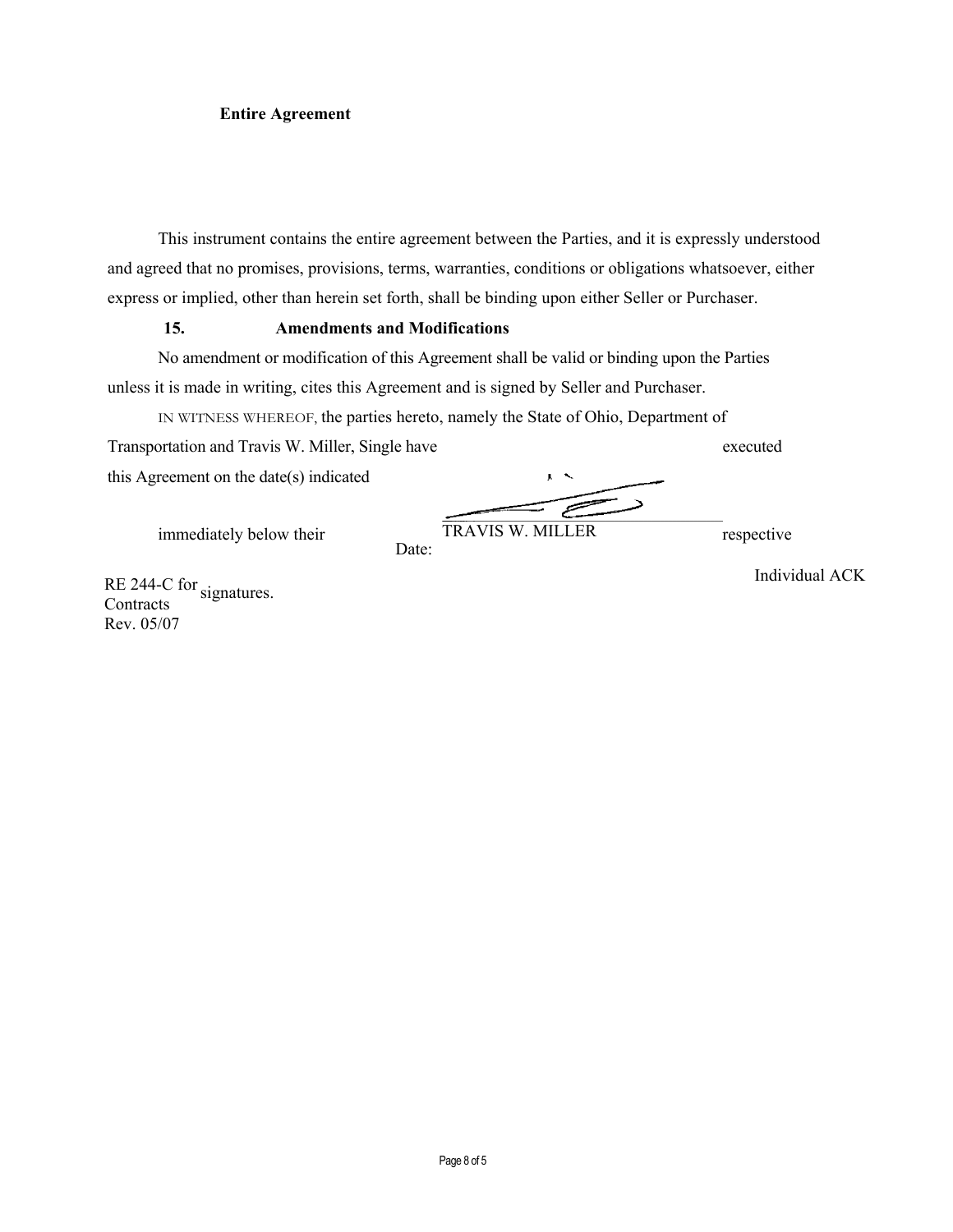State Of OHIO, County Of Portage ss:

Be It Remembered that on the 24th \_\_\_\_\_\_ day of\_\_\_\_\_April, \_\_\_\_\_ 2008 before me the subscriber, a Notary Public in and for said state and county, personally came the above named TRAVIS W. MILLER, who signed or acknowledged the signing of the foregoing instrument to be his voluntary act and deed.

In Testimony whereof, I have hereunto subscribed my name and affixed my official sea] on the day and year last aforesaid.

Marien 9 Km

Notary Public My Commission expires: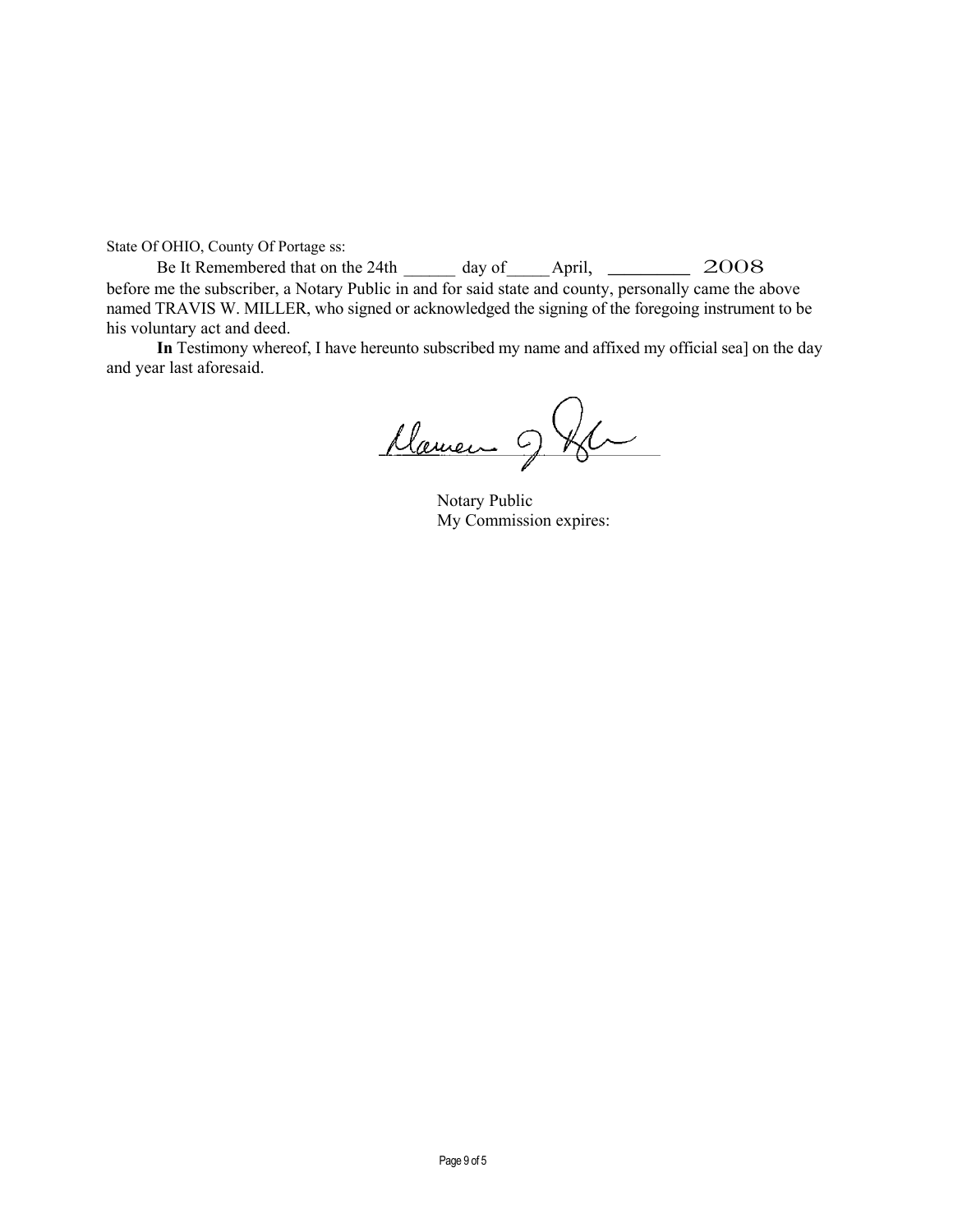### **EXHIBIT A** Page 10 of 12 CITY OF KENT

Deputy Service Director

Date: By:

STATE OF OHIO, COUNTY OF  $\_$ 

BE IT REMEMBERED, that on the day of before me the subscriber, a Notary Public in and for said state and county, personally came the above named

\_\_\_\_\_\_\_\_\_\_\_\_\_\_\_\_\_\_\_\_\_\_\_\_\_\_\_\_\_\_\_\_\_\_\_\_\_\_\_\_\_\_\_\_\_\_\_ , the duly authorized representative of the City

of Kent, who signed or acknowledged the signing of the foregoing instrument to be the voluntary act and deed of the City of Kent.

IN TESTIMONY WHEREOF, I have hereunto subscribed my name and affixed my official seal on the day and year last aforesaid.

> NOTARY PUBLIC My Commission expires: PARCEL Error! Reference source not found.Error! Error! Reference source not found. **ALL RIGHT, TITLE AND INTEREST IN FEE SIMPLE IN THE FOLLOWING DESCRIBED PROPERTY WITHOUT LIMITATION OF EXISTING ACCESS RIGHTS IN THE NAME AND FOR THE USE OF THE CITY OF KENT, PORTAGE COUNTY, OHIO**

Grantor/Owner, for himself and his heirs, executors, administrators, successors and assigns, reserves all existing rights of ingress and egress to and from any residual area (as used herein, the expression "Grantor/Owner" includes the plural, and words in the masculine include the feminine or neuter).

### **[Surveyor's description of the premises follows]**

 Situated in the City of Kent, County of Portage and State of Ohio, being part of Lot 30 of Original Franklin Township, T-3-N, R-9-W, being a parcel of land lying on the left side of the centerline of rightof-way of Fairchild Avenue (60 feet), as shown on the POR-CRAIN AVENUE plans made for the City of Kent, Ohio by ARCADIS G & M of Ohio, Inc. and as recorded in Reception Number

 of the records of Portage County, Ohio and being located within the following described points in the boundary thereof: